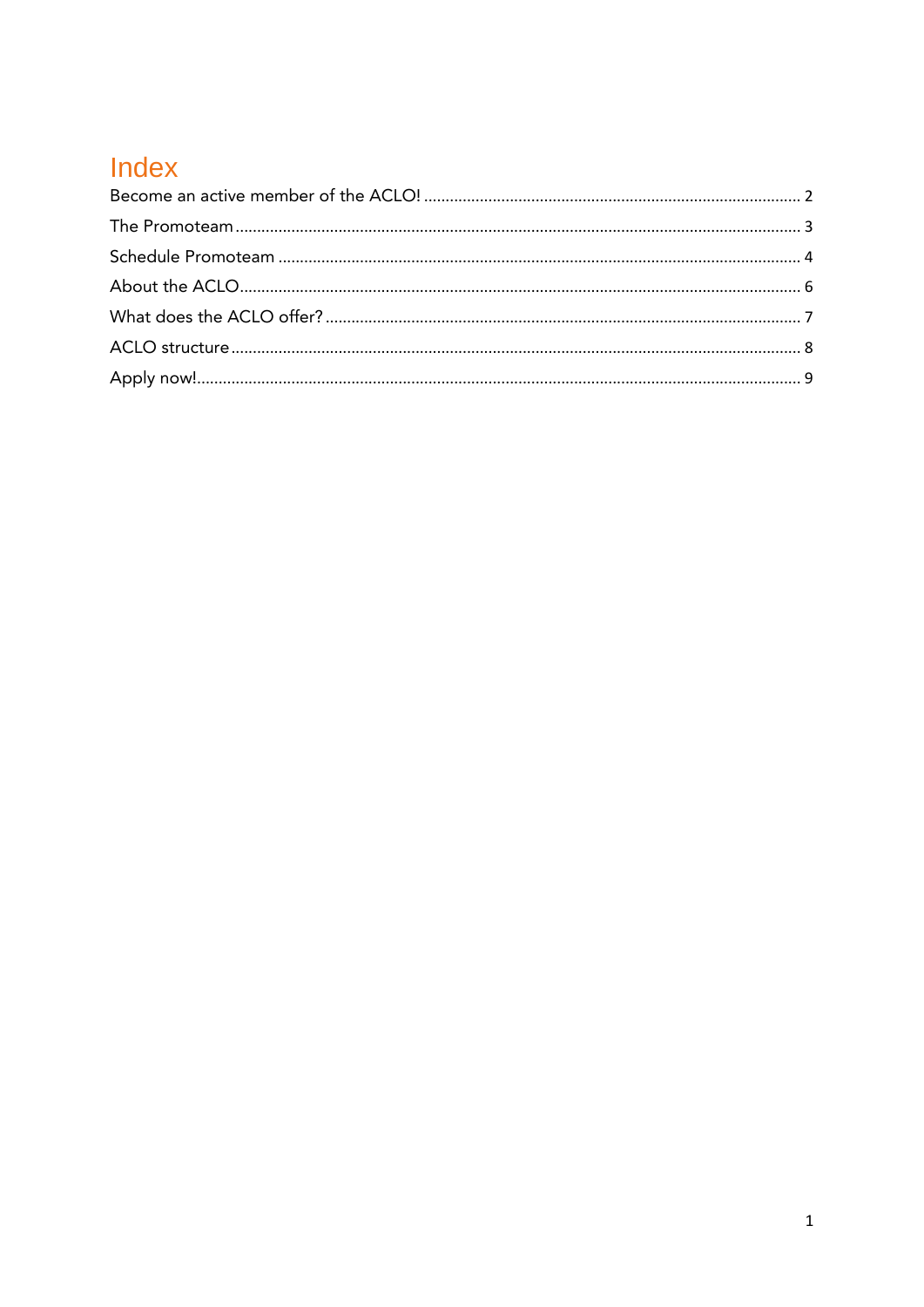## <span id="page-1-0"></span>Become an active member of the ACLO!

The ACLO gives you the opportunity to join one of the many committees. You can develop yourself on a personal level during a committee year and it is a fun way to meet new people. Besides that it also looks good on your resume! meet new people. Besides that it also looks good on your resume!

The ACLO is looking for new committee members for the Promoteam! So are you fond of taking pictures and video's or is editing more your cup of tea? Then you force of taking pressures and video's or is editing more your cup of tea? Then you with  $\frac{1}{2}$  perfectly within the Promotecut  $\frac{1}{2}$ 

Send your motivation letter and your resume to interncoordinator@aclosport.nl

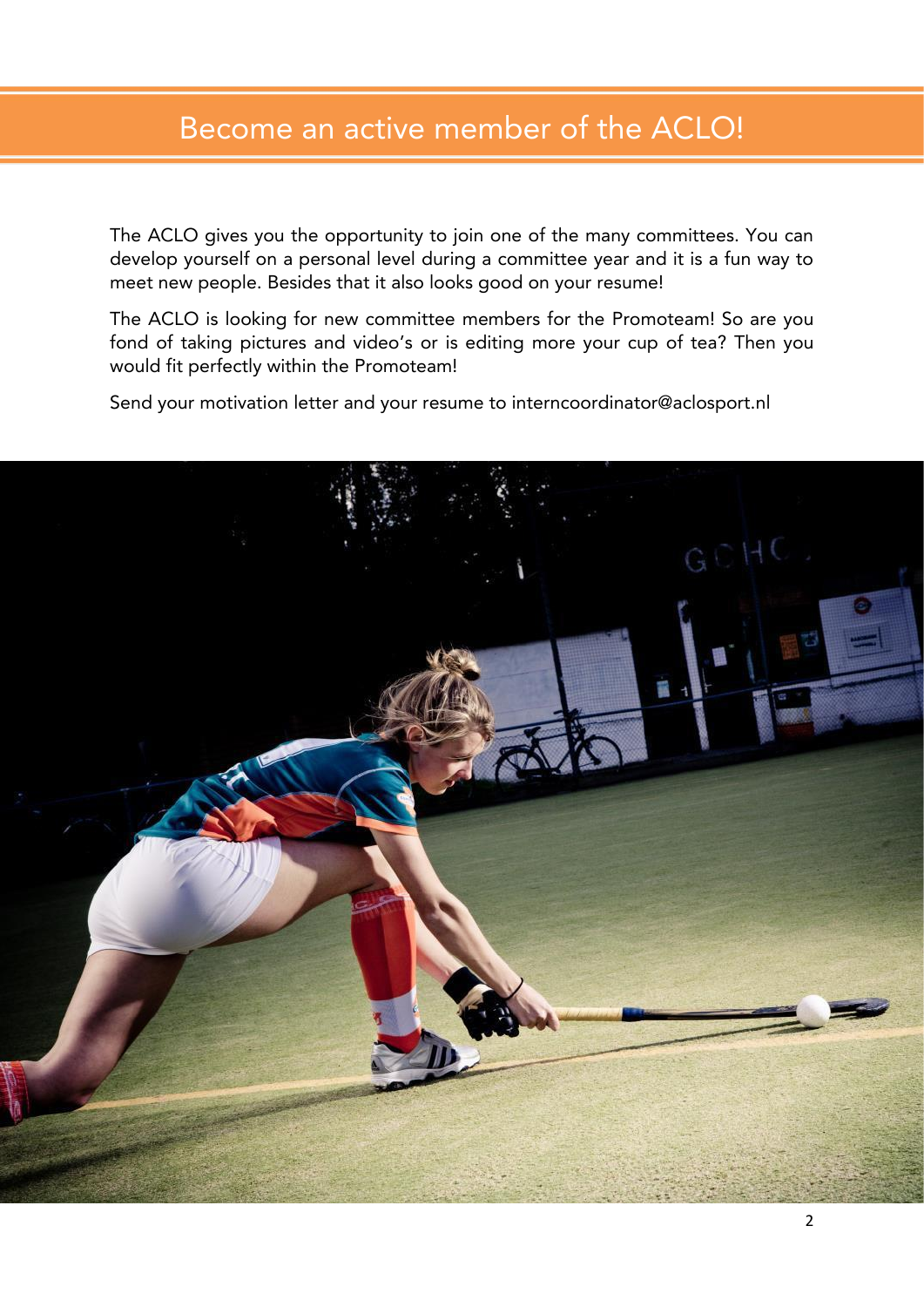# <span id="page-2-0"></span>The Promoteam

The ACLO is looking for new committee members for the Promoteam! First of all, this can think of flyers, posters, banners, tickets etc. Besides that the Promoteam is present at the ACLO events to take pictures and make videos of all the (sports) activities. They will take pictures and videos of the (sports) activities. We want to give our members a good picture of what the ACLO has to offer and show them the 'ACLO' vibe. The ACLO gives the Promoteam the opportunity to give input for e.g. Social Media and promotion materials. e.g. Social Media and promotion materials.

Images are becoming more and more important for manipulary, especially more is comes to Social Media. Pictures and videos can make a message so much more interesting.

## Responsibilities of the Promoteam:

You can use programs like Adobe InDesign or Adobe Photoshop for designing the promotion materials. During the year the ACLO needs various kind of poster, flyers or banners. This could be promotion for the ACLO activities but also for the committee recruitment or the general ACLO promotion. It is desirable that the Promoteam members have some experience when it comes to using design  $\frac{1}{2}$  members of  $\frac{1}{2}$  and  $\frac{1}{2}$  are  $\frac{1}{2}$  members who are experience who is a set to programs. The ACLO supports enthusiastic committee members who are eager to

### learn!

- Taking pictures and edit them:<br>In the past years the Promoteam collected a lot of footage, but there are still some sports for which we don't have any footage yet. The ACLO offers over 100 sports. You get the possibility to shoot a lot of sports, that will be used for e.g. our website and Facebook page. The Promoteam will also be present at the ACLO activities to capture the ACLO 'vibe'. We are looking for photographers with some experience!

### Taking videos and edit them:

The ACLO believes that videos could sometimes be a better promotion tool than pictures. There isn't enough video footage at this moment. We want to change that with the Promoteam. The Promoteam could make small after movies of group which the Promoteam. The Promoteam could make small after movies of group lessons, open hours, courses and events. Some experience with making videos is required!<br>- Giving input for e.g. Social Media:

The ACLO puts its emphasis more and more on Social Media. The goal of Social Media is to entertain the students with fun facts about sports, student life,  $M_{\rm c}$  is the students of the students with the students  $M_{\rm c}$  is the student function function function  $\frac{1}{2}$ committees, associations etc. The promotecommittees in put for give in put for the opportunity to give input for Social Media.

The Coordinator PR & marketing of the Executive Board of the ACLO is responsible for the manuscript, promotion and communication of the Propose PRO Coordinator PR.<br>& marketing is also the contact person for the Promoteaml & marketing is also the contact person for the Promoteam!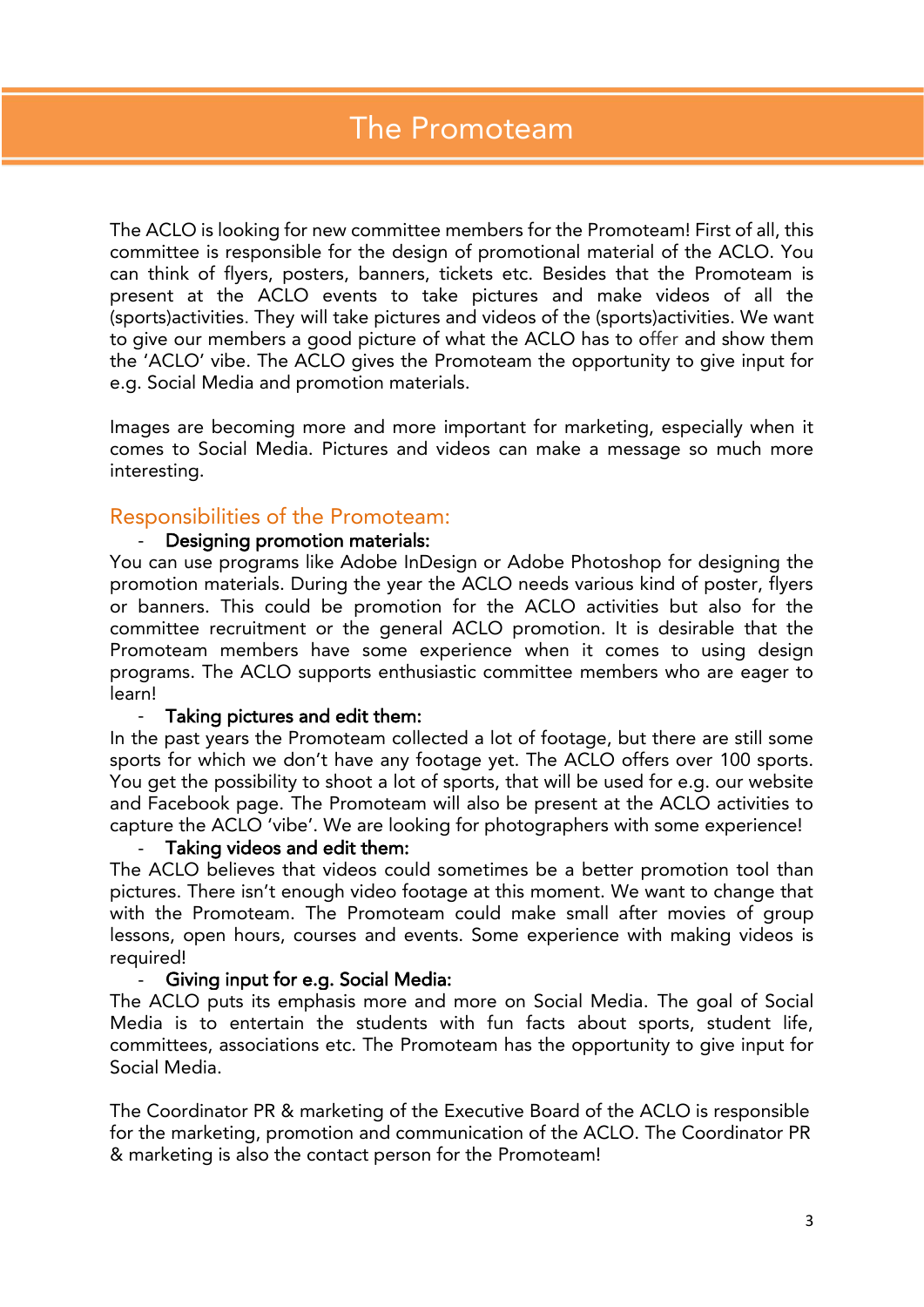### <span id="page-3-0"></span>**Schedule Promoteam** Schedule Promoteam

The Coordinator PR & marketing makes a schedule with assignments for the Promoteam each month. Besides the monthly assignments there are ACLO events  $\frac{1}{2}$  monthly assignments the monthly assignment of  $\frac{1}{2}$  and  $\frac{1}{2}$  events the monthly assignment of  $\frac{1}{2}$  events the monthly assignment of  $\frac{1}{2}$  events or  $\frac{1}{2}$  events or  $\frac{1}{2}$  events or  $\frac{1$ where the Promoteam will be present to make photos or videos.

### Overview ACLO events:

The ACLO organizes yearly returning events. The Promoteam is expected at the following events: following events:  $\frac{1}{2}$ 

### The ACLO-Vitalisrun:  $\mathbb{Z}^{\mathbb{Z}^{\times}}$

The ACLO-Vitalisrun is an open running contest which is organized in collaboration with association G.S.A.V. Vitalis. The contest is organized twice a year; once in preparation for the 4 Miles of Groningen and once in preparation for the Batavierenrace. Batavierenrace.

### ÷.

- The ACLO-Sportsgala<br>The gala committee (Galacie) organizes the ACLO-Sportsgala in February. During this gala the winners of the Sports prize election will be announced.  $\mathcal{G}$  the winners of the Sports prize election will be announced.

### Board/committee activities

During the year there are various activities and get-togethers organized for the active members of the ACLO (committee members and the ACLO boards). members of the ACLO (committee members and the ACLO boards).

**-** 'Athenespelen'<br>This is a sports days for students who are in the final stage of their secondary school. This is a sports days for students who are in the final stage of their secondary school.

- 'Bestuursspelen'<br>The Activity committee (Accie) organizes in May/June the 'Bestuursspelen' at the  $ACI$  This is a tournament for all the boards of the sports associations ACLO. This is a tournament for all the boards of the sports associations.

### **ESN meets ACLO:**

This is a sports day which is held twice a year for the international students in Groningen. The purpose of this event is that international students get to know the ACLO. The event takes place during the introduction weeks of ESN. ACLO. The event takes place during the introduction weeks of ESN.

- Healthweek<br>Annually the Health committee (Healthcie) organizes two weeks that are completely dedicated to Healthy Ageing: the Healthweeks. During these weeks we will pay attention to the various aspects of a healthy lifestyle, ranging from nutrition, sports and exercise to mental health. and exercise to mental health.

- 'Kaderdag'<br>The Activity committee (Accie) organizes the 'Kaderdag' in November. During this The Activity committee (Accie) organizes the 'Kaderdag' in Accientistic During the 'Kaderdag' in November. During the day the boards of the associations are getting some workshops and lectures.

### **KEI-week**

 $\Lambda$  CLO is pre The ACLO is present at 3 activities during the KEI-week.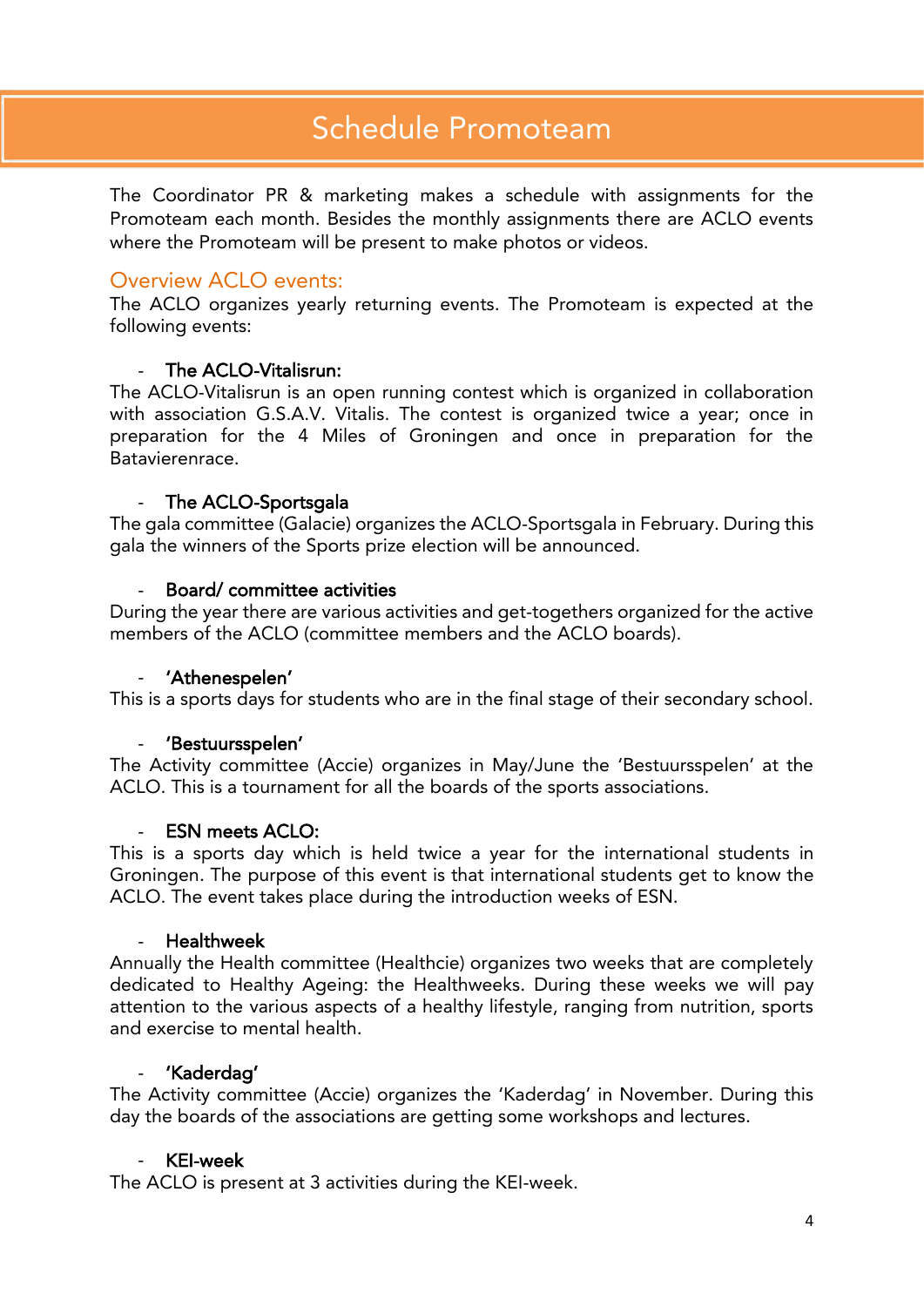- 1, Information matrix are information matrix takes place on the 1st day of the 1st day of the 1st day of the 1 in Groningen
- in Groningen.<br>2) Sportplaza: during the KEI-week there is a sports market organized at the  $2 \times 1$  Sports in the KEI-lopers are getting there first impression of the ACIO this ACLO. The KEI-lopers are getting there first impression of the ACLO this
- .<br>KFI-F  $\frac{3}{2}$

### $\omega_{\rm{eff}}$ **KISS**

The purpose of this event is to introduce non ACLO-members to the ACLO. It's a<br>big sports day with various tournaments, workshops and open hours where studer big sports day with various tournaments, workshops and open hours where students can participate.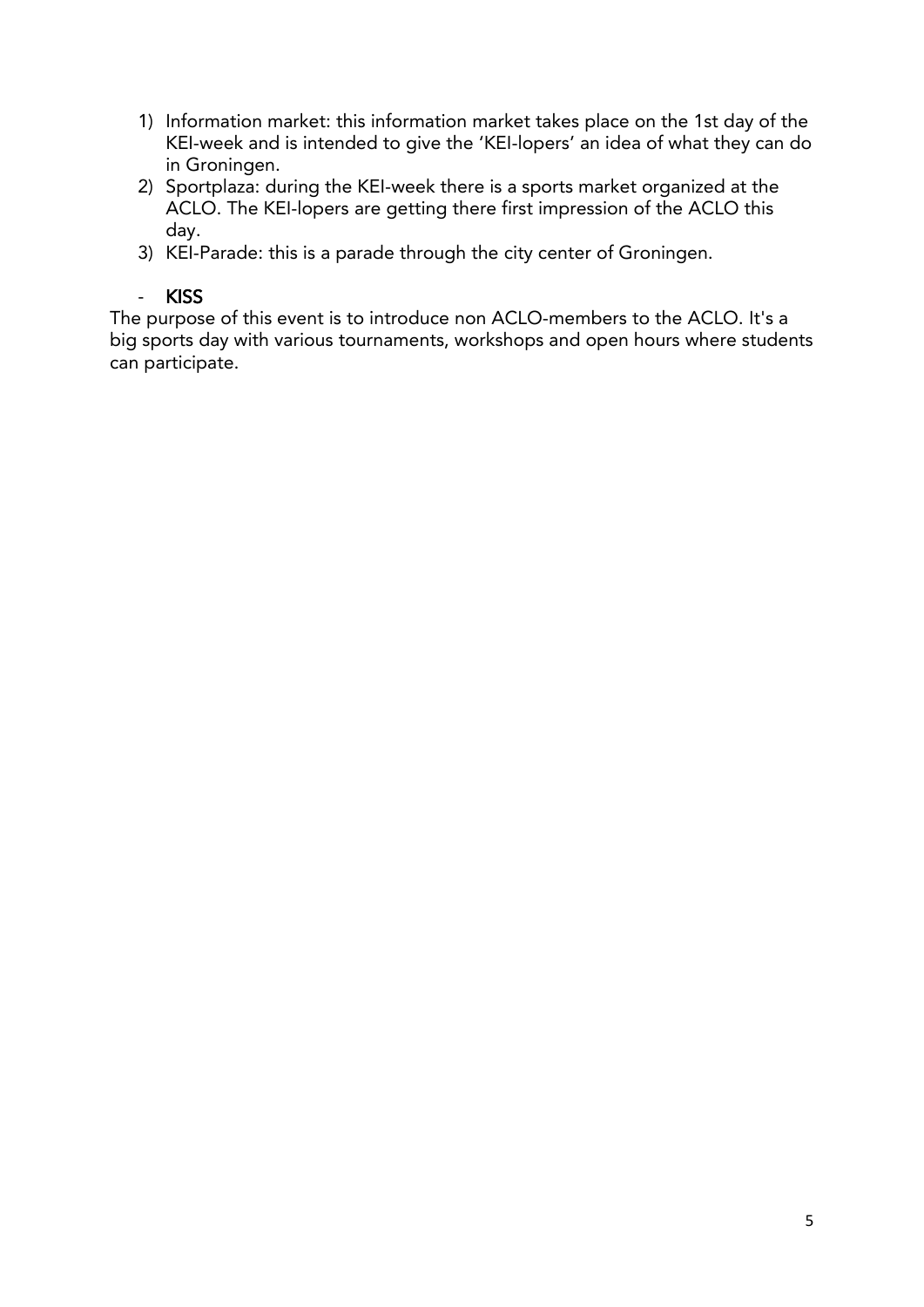# <span id="page-5-0"></span>About the ACLO

The ACLO is the overarching student sports organization of the University of Groningen and the Hanze university of applied sciences and for the 50 sports clubs  $\frac{1}{2}$  of the ACLO. For the students of both organizations the ACLO offer sports in many of the ACLO of the students of the students of the students of the ACLO of the ACLO of the ACLO of the ACLO of different ways.

The ACLO was founded in 1945 and is the largest overarching student sport organization of the Netherlands. The ACLO represents the student sport of Groningen on a national level. At this moment nearly 20.000 students sport at the ACLO for only  $E$ 59,95 a year. The ACLO is there for the most important supplier of  $\frac{1}{2}$  for students in Groningen sports for students in Groningen.

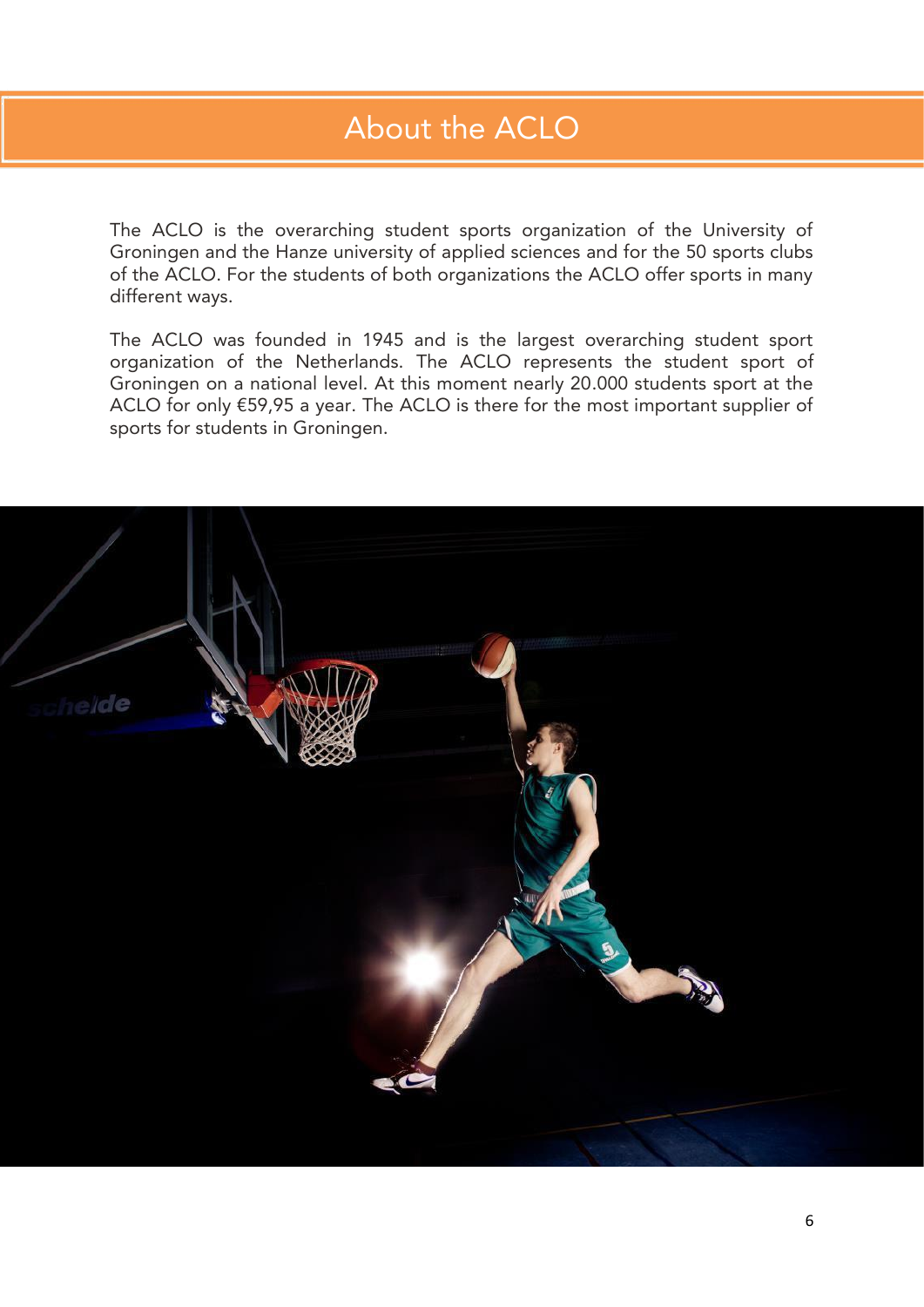<span id="page-6-0"></span>Free reservations:<br>ACLO-members have the opportunity to book a hall, court or field at the ACLO Sports Centre. Sports Centre.

Group lessons and open hours:<br>Group lessons and open hours are given throughout the year and are in most cases accompanied by a sports coach. There are about 20 group lessons or open hours scheduled each day. You don't need to register in advance at the Zernike location. Participation is entirely voluntarily and you can work out at your own level. In the WAS and at ACLO Station you must reserve a ticket before you join a group lesson or open. hour. Examples of group lessons and open hours are: bodyfit, swimming, soccer,  $\frac{1}{2}$  solution of  $\frac{1}{2}$  is a group of group  $\frac{1}{2}$  and  $\frac{1}{2}$  are: bodyfit, socialist  $\frac{1}{2}$  and  $\frac{1}{2}$  and  $\frac{1}{2}$  and  $\frac{1}{2}$  and  $\frac{1}{2}$  and  $\frac{1}{2}$  and  $\frac{1}{2}$  and  $\frac{1}{2}$  and  $\frac{1}{2}$  $s_p$  is circuit training and and aquarobic training and and aquarobic set of  $\mathcal{L}$ 

### Courses:

The ACLO offers the ACLO-members free five- and ten-week courses. After the course they will know the basics of the sport in question and be able to play the sport on their own. Examples of courses taught at the ACLO are: water skiing, golf, gliding, tennis football dance shooting skydiving and karate tennis, football, dance, shooting, skydiving and karate.

Sports Associations:<br>Besides the group lessons, open hours, courses and free reservations it is possible for an ACLO-member to join one of the sport associations. There are 50 different sport associations affiliated to the ACLO. associations affiliated to the ACLO.

### Events:

The ACLO organizes several events during the year for her (potential) members. The Accuracy organizes several events during the year for her (potential) members.<br>You can find them on page 4 and 5

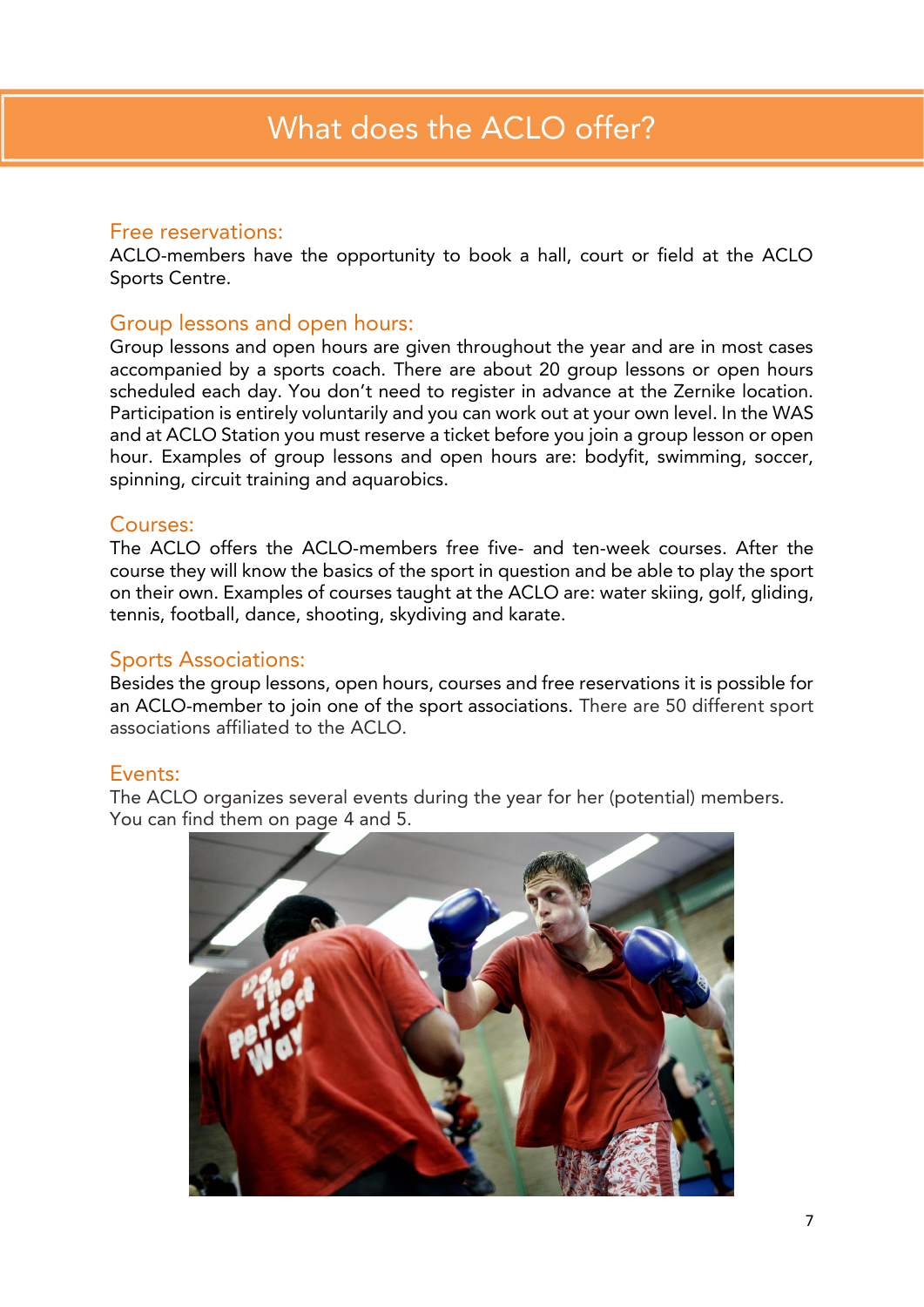### <span id="page-7-0"></span>General Board of the ACLO:

The General Board is the institution that controls the Executive Board. Every year the General Board consists of 11 students who have meetings at least seven times a the General Board consists of 11 statents who have meetings at least seven times at year. They have a voice in interest in input is long the ACLO and control its long is long the ACLO and control its long is long that it is long to the ACLO and control its long is long to the ACLO and control its long is term policy.

Executive Board of the ACLO:<br>The Executive board is a full time board and are concerned with the Executive affairs of the ACLO. The Executive Board is, among other things, responsible for the sports offer and sports time table, the distribution of grants and the representation of the of the distribution of the distribution of the distribution of the distribution of the representation of the r<br>Grants and the distribution of the representation of the distribution of the representation of the representati Groningen student sports in Groningen and on a national level.

Committees of the ACLO:<br>The ACLO is an organization for and by students. Besides the Executive and General Board there are several committees who organize events, do promotional activities and so on. All of these committees have their own tasks and responsibilities. The committees of the ACLO are: The Promoteam, Activity committee (Accie), Health  ${\sf committae}$  (Healthcia), Sportcie, Galacie, Cocie and the ACLO-Depktank committee (Healthcan), Sportcie, Galacie, Cocie and the ACLO-Denktank.